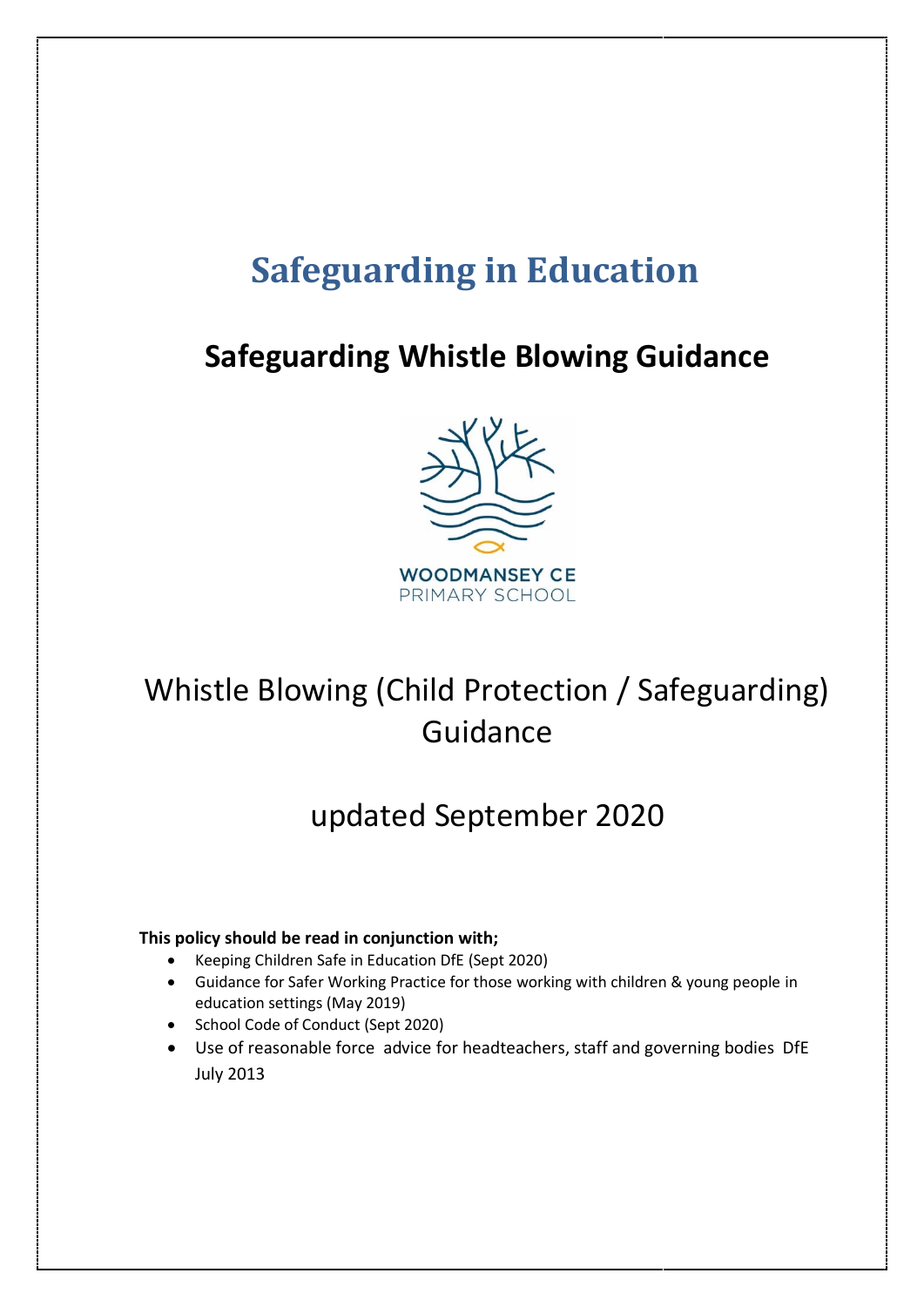### **A. Background**

- 1) It is the clear responsibility of all members of staff and volunteers to act on any concerns or information that gives them concern about the safety and wellbeing of a child or children arising from circumstances or **events out of school.**
- 2) Equally it is the responsibility of all members of staff and volunteers to act on any concerns or information that gives them concern about the safety and wellbeing of a child or children within the school or **within the care of the school**.
- 3) Such a concern in a safeguarding context may be related to;
	- The conduct or behaviour of a member of staff or volunteer towards an individual child or children.
	- Information that suggests a member of staff or volunteer is unsuitable to work with children.
	- Belief that the Designated Safeguarding Lead, senior managers or Governors have failed to take appropriate action in response to safeguarding concerns raised.

#### **B. How to Raise a Concern.**

1) As outlined in the school **Child Protection and Safeguarding policy** and **Statutory Guidance Keeping Children Safe in Education 2020** concerns should be raised within school with either the Designated Safeguarding Lead or, in the case of allegations or concerns about the conduct of staff, with the headteacher. (Unless the allegation is about the headteacher in which case with the Chair of Governors or Local Authority Designated Officer).

#### **C. How the school will respond**.

- 1) If the concern is that a member of staff or volunteer has or may have;
	- **Behaved in a way that has harmed a child or may have harmed a child.**
	- **Possibly committed a criminal offence against or related to a child.**
	- **Behaved towards a child or children in a way that indicates that he or she may pose a risk of harm to children**
	- **Behaved or may have behaved in a way that indicates they may not be suitable to work with children.**

The Headteacher (or other as above) will contact the LADO following **ERSCP guidance** and *Keeping Children Safe in Education* **Sec 4 (Sept 2020)** to discuss how such allegation should be investigated.

If after consultation it is agreed that the above criteria may apply the appropriate Statutory Guidance will be followed.